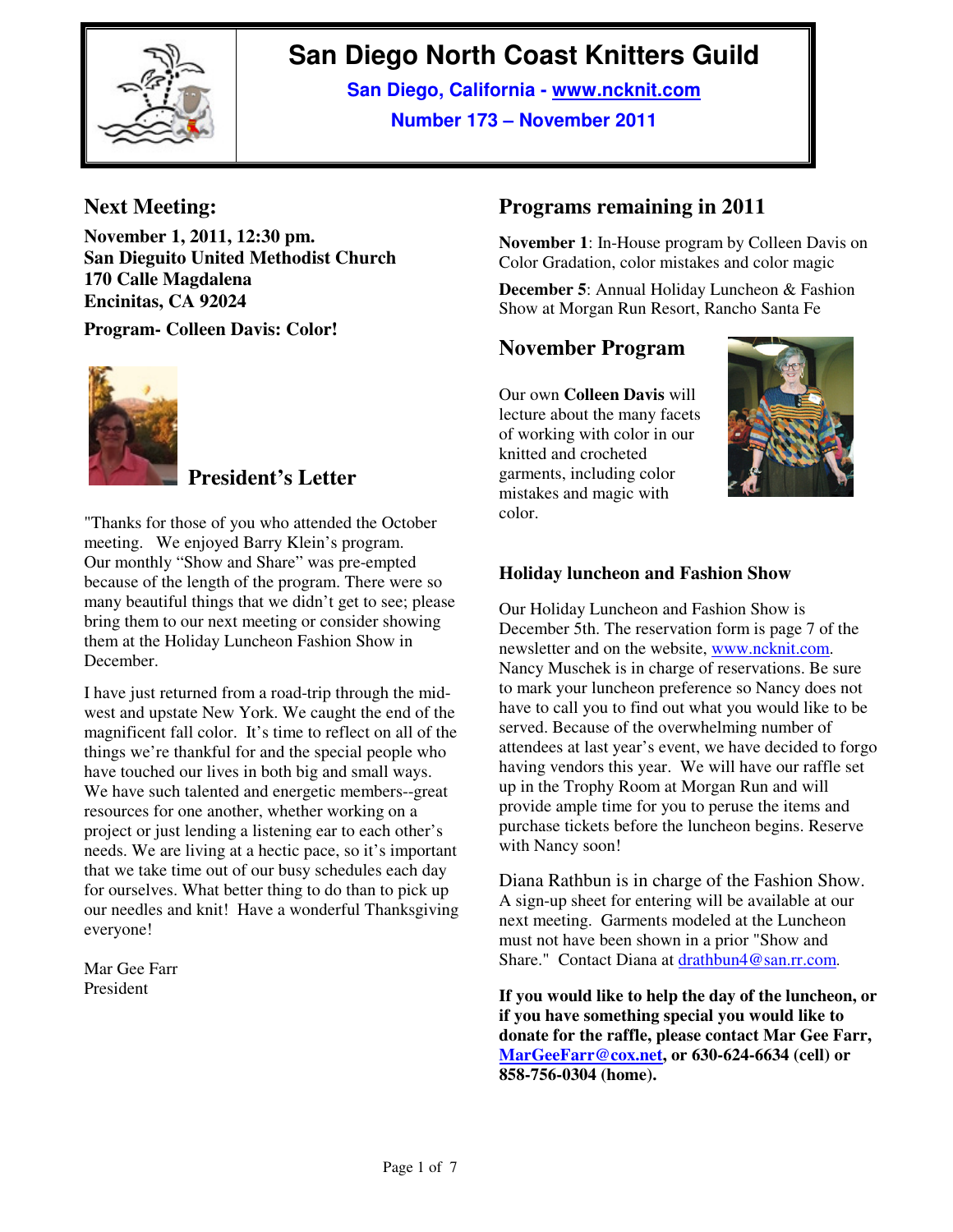### **Free Finishing Classes for Our Members**

Do you love knitting but hate finishing the items? Do you need to work in all



those yarn ends before the moths finish it for you in an unintended way? Finishing days are for you! Bring your almost-finished items and work on them together. The Guild provides the room, tables and chairs, and resource knitters to answer your finishing questions. We will meet at the San Dieguito Methodist Church in classroom 6, on November 8, from 12:00- 3:00 pm.

### **Minutes from October Meeting**



President Mar Gee Farr opened the meeting by introducing our new members to the Guild. Mar Gee welcomed all guests. Mar Gee distributed 2011 proof of membership

cards for a 10% discount at JoAnn's Fabrics for Guild members. Mar Gee asked members to read the Newsletter regarding "Knitting for Cancer." She also reported that our July potluck was poorly attended because of the 4th of July holiday. She proposed that we cancel the July meeting for 2012 and have our potluck in the spring. Mar Gee mentioned that we have a spot to fill in our August 2012 program, and any ideas would be welcomed.

Mar Gee announced that Susan Ludwig and Eileen Adler were stepping down from chairing the "Members Teaching Members" program. Anyone interested in volunteering for this program, please see Mar Gee after the meeting. Mar Gee thanked Susan and Eileen for a very successful program.

Many thanks to Laura Brubaker and her helpers for a successful "stash sale." Proceeds were \$2,440.00!

Jo-Ellen Gould asked interested guild members to sign up for the Vina de Lestonnac Retreat in January. At this meeting, Jo-Ellen reported that there has been a good response to the Retreat.

Our Librarian, Nancy Muschek, announced that the Library would be open for our November meeting. Please return any books that you have.

It was announced that members should visit the newsletter website and print the form to reserve a place for the luncheon and your menu choice. Please mail the form and check to Nancy Muschek. The pattern for our table decoration, "Here comes Flopsy," can be found on Ravelry. We were also reminded to sign up for the Fashion Show. More "Afghan Squares" are needed for the afghan drawing, so if you have not made one, please consider doing so.

Colleen Davis will be our next month's guest speaker. Her program will be about color gradation, color mistakes and color magic.

Carolyn Balkwell introduced our October speaker, Barry Klein, of Trendsetter Yarns- a family owned business for the past 24 years. We postponed our sharing part of the program because of lack of time.

Respectfully Submitted Maureen Rukstalis

### **Visions Art Museum** - **2nd Annual Auction**

Mark your calendar for an evening of fun surrounded by beautiful quilts and more at Visions Art Museum's 2nd Annual Auction, on Saturday, November 19, 7-9 p.m. The doors will open at 6:30 for a wine reception and preview. The live bidding begins at 7:00 for items including classes and studio tours by textile artists, and – of course– quilts of all sizes and styles. This year you will also find gorgeous opportunity gift baskets filled with goodies any quilter would love, as well as restaurant gift cards, wine and champagne. Advance reservations are required for your ticket, \$10, a tax-deductible donation for this Visions fundraiser. All attendees can enjoy wine and hors d'oeuvres during the preview, followed by drawings for the opportunity gift baskets, and participation in an exciting live auction. This will be a special evening you can enjoy with your friends and family, so think of some of the non-quilters you know who might join you, have a lovely evening, and be introduced to the beauty of contemporary art quilts and textiles.

Call Visions Art Museum for reservations, 619-546- 4872, or contact the auction chairperson: Judy Warren-Tippets, judywt@att.net.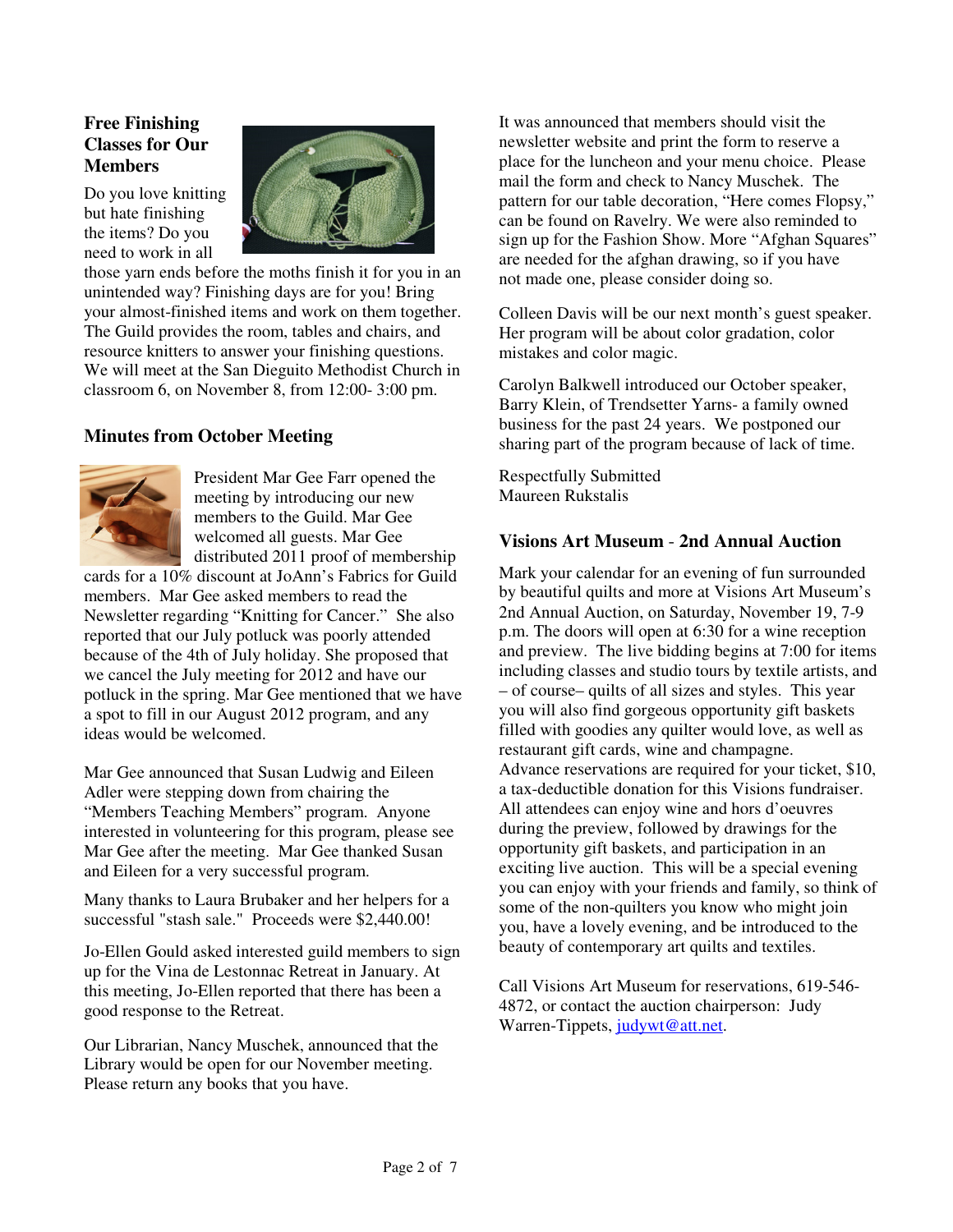# **Retreat Updates**

#### **Vina de Lestonnac**



The January retreat at the Vina de Lestonnac Retreat Center in Temecula will be held from Monday, January 16 through Thursday, January 19, 2012. The total

cost including eight meals, will be \$380.00 for single occupancy and \$290.00 each for double occupancy. To secure a spot please send your nonrefundable deposit of \$76.00 for a single and \$58.00 each for a double to me:

Jo-Ellen Gould 2258 Del Mar Scenic Parkway Del Mar, CA 92014

\*Vina de Lestonnac final payments (\$300.00 for a single and \$228.00 each for a double) will be due on or before the January 3, 2012 meeting. Please make your check payable to SDNCKG

The Vina de Lestonnac web site is www.vinalestonnac.com

#### **La Casa de Maria**

Mark your calendar. The next retreat will be at the La Casa De Maria Retreat Center in Santa Barbara and will be held from Monday, May  $14$ ,  $2012$ through Thursday. May 17, 2012. Deposit information will



be in the January 2012 newsletter.

The La Casa web site is http://www.lacasademaria.org

Jo-Ellen Gould Retreat Chair 858 947-5167 jmgould@san.rr.com

### **Yarn Reviews Online**

We have at our fingertips information about hundreds of yarns from dozens of companies, categorized by brand, gauge and fiber composition. An example is the following, condensed from a web entry from *Knitter's Review,* www.knittersreview.com .



Yarn Profile: Berroco Vintage Wool by Clara Parkes

In Vintage Wool, Berroco made a concerted effort to give knitters a yarn that has all the qualities of good wool but with an easier care label and substantially lower price tag. It still contains

wool—40% in fact—but that fiber has been blended with 50% acrylic and 10% nylon.

Berroco Vintage Wool currently comes in 32 colors that include deeply saturated solids as well as more subtle heathers.



#### Knitting Up

The label suggests either US 7 or 8 needles. I chose a size 7 to err on the tighter, bouncier side. Knitting was swift and relatively problem-free, although I did create several snags when knitting by touch alone. The yarn willingly let me undo a stitch and drop several rows to retrieve the dropped plies, and the final fabric showed no signs of surgery. Berroco now has a DK weight of this yarn as well as the worsted.

Vintage Wool has a subtle sheen to it that almost suggests silk, but that's most likely the acrylic and/or nylon talking. The 40% wool gives the yarn a gentle fuzz along its surface, and the smooth nylon and acrylic fibers have also



been set with a fine crimp pattern to further mimick the look and feel of wool.The yarn flowed smoothly through my hands without much of that telltale "sticky" feeling that can sometimes accompany a pure synthetic yarn. My stitches were mostly even, although the yarn clearly didn't want to forgive the few spots where my tension had strayed.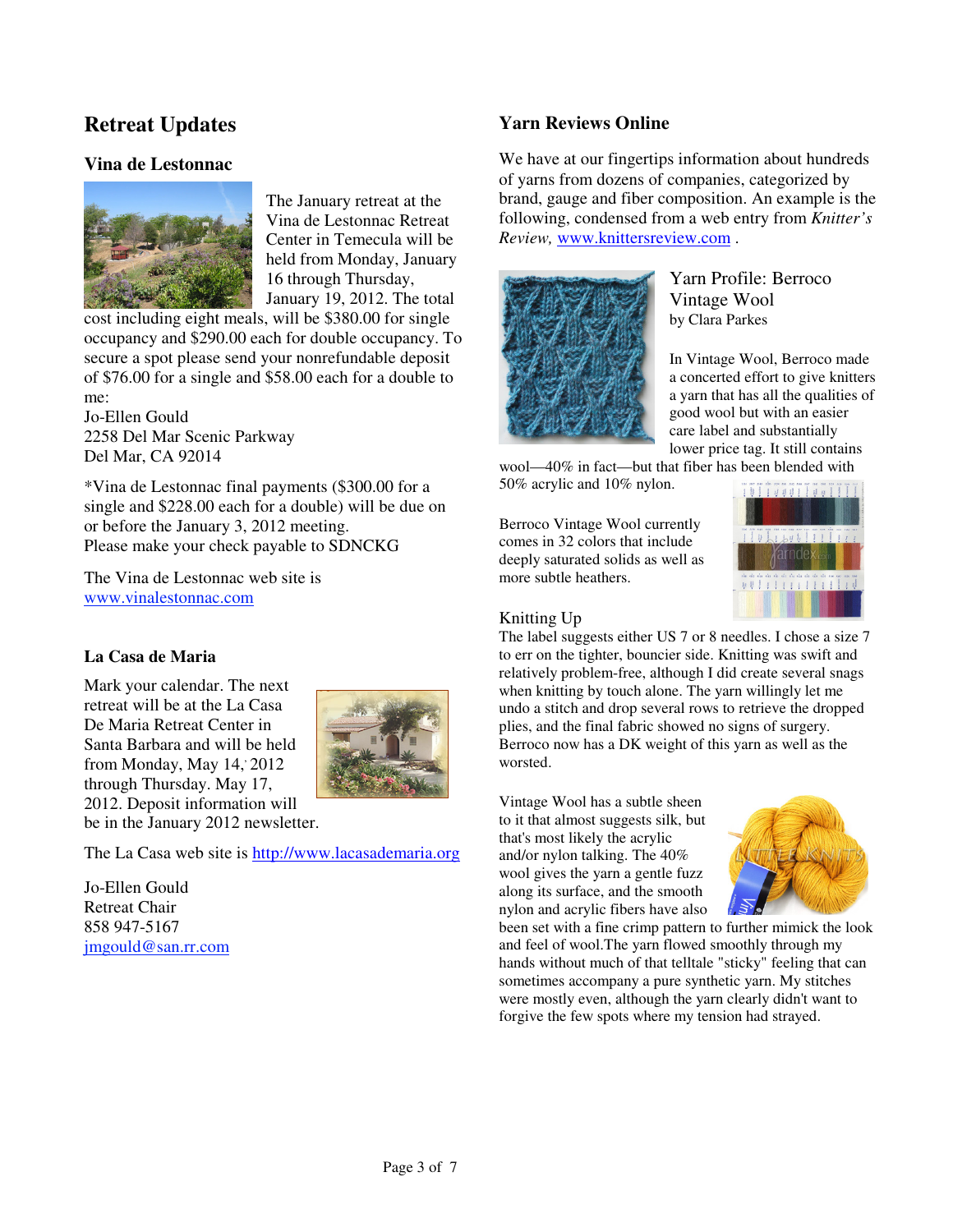#### Blocking / Washing

My swatch survived a cold tumble in the washing machine (on gentle cycle), while another swatch did equally well when hand-washed in warm water. Neither swatch showed any change in row or stitch gauge, but they both revealed a hint of cohesive bloom along the surface. Wool loves water, but the high synthetic percentage in this yarn resulted in my swatches taking quite a long time to dry.

#### Wearing

Vintage Wool has a pleasant touch that is both soft and substantial. There isn't a hint of itch here, despite the fact that the wool content is not identified as a Merino, which would be finer. It is perfectly suited for babies and children, but the somewhat earthy, saturated colorways also help it work equally well for grown-ups. While the acrylic and nylon fibers have been artificially crimped to better blend with (and mimic) the wool, they still lack one very

important feature: scales. Wool fibers are lined with tiny microscopic scales that help the fibers adhere to one another in yarn and, consequently, in your fabric. With no such surface force to help the fibers adhere to one another, they began to slip and slide under abrasion.



A halo readily developed across the swatch surface. Those fibers became particularly dense in some spots, developing what would eventually become clump-like pills very close to the surface. Because the synthetic fibers tended to have a longer staple length—sometimes nearly the same length as the wool fibers, sometimes several inches longer—those clumps were deeply rooted in the fabric. When I tugged on them, entire stitches started to move. It'd be far safer to snip them off with a sweater shaver.

#### Conclusion

Vintage Wool is great for what it is—a low-priced machinewashable synthetic blend. Berroco has kept the price-point extremely fair, at \$5.95 per 217-yard hank. To put that in garment terms, you could get two hats out of one skein. Two skeins would be more than enough for one of Elizabeth Zimmermann's February baby sweaters (with leftovers for a hat or two). A basic medium-sized women's pullover would take six skeins, keeping the tab at a mere \$36. The yarn performs equally well in stockinette and colorwork. Its smooth four-ply construction also renders textured stitches, such as cables and gansey styling, with lovely detail.

Bottom line? When you need a yarn that is soft,

inexpensive, and that can be tossed in the washing machine without worry—but you also want a yarn that will feel good against your hands while you're knitting—Vintage Wool is a solid contender.

**Yarn name** Vintage Wool **Manufacturer Berroco Fiber content** 50% acrylic 40% wool 10% nylon **Gauge**  4.5 to 5 sts per inch on US 7-8 (4.5-5mm) needles **Average retail price** \$5.95/hank **Where to buy online WEBS Weight/yardage per skein** 217 yards (200m) **Country of origin** Peru **Manufacturer's suggested wash method** Machine wash, inside out, in cold water, gentle cycle. Lay flat to dry.



Other yarn review sources include, but are not limited to,

www.wiseneedle.com www.yarndex.com www.knitting.about.com www.knitchmagazine.com www.knitpurlgurl.com/2011

Could we ask for anything more?

#### **Board Meeting- November 8**

We have scheduled a Guild board meeting for Tuesday, November 8, 2011. It will be held at the San Dieguito United Methodist Church in classroom #6. The room will be open at 10:00 am, and our meeting will start at 10:30 am. As you know, our final "Help/ Finishing" Session is scheduled in the same room from 12- 3:00 pm. Please feel free to bring a sack lunch, stay and stitch awhile.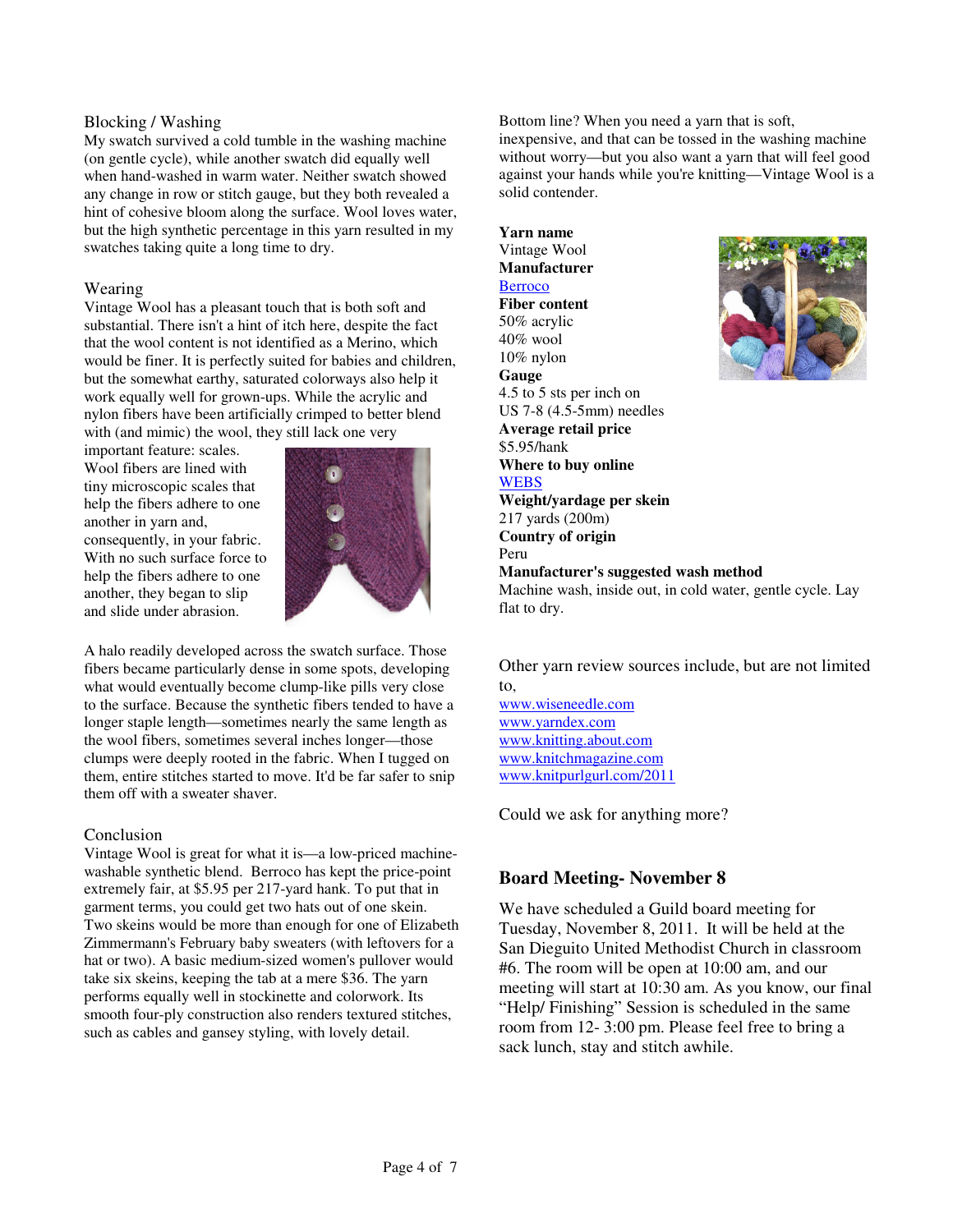### **Library News**

We would like to thank **Nancy Muschek** for being our Guild Librarian. Under her watchful eye we have acquired and organized a vast array of wonderful books for all of us to enjoy. Nancy has recently turned over her duties to Gwen Nelson, who will be the Guild Librarian effective immediately.

### **Stitches in the Snow Retreat**



The High Tide Purlers have a retreat in January and would love you to join them. The dates are January 24 – 27, 2012 (Tuesday – Friday). We will be at the UCLA Conference Center

at Lake Arrowhead, www.uclaconference.com. The cost for four days is \$585.00 (includes food). Contact Willa Cather at wcather@cox.net if you want to know the particulars. We watch Knitting Daily, knit, eat, knit, drink, knit…you get the picture. A few of us are working on The Masters Program through TKGA, if you want to join us.

### **Afghan Square Thank You**

The completed afghan squares have been returned, and we would like to thank everyone who took yarn to make them. A very diverse selection of stitches and patterns were used. We are working on assembling them into two afghans and would like to thank the following members for helping with this project, which will be raffled at our 2011 Holiday Luncheon:

#### **Heather Tweed Afghan:**

Ann Dumanis, Marilyn Ralph, Rita Kahn, Jan Davis, Lani Clause, Edith Atler, Gail Eagr, Alice Troy, Donna Liu, Janet White, Agnes Gale, Barbara McCroskey, Karen des Jardins, Laura Brubaker, Mar Gee Farr, Karen Pearson, and Diana Rathbun.

#### **Shades of Green Afghan:**

Rita Kahn, Joan Harris, Hilda Santana, Janet White, Julie Schwarz, Sandy Stapel, Freddie Cusak, MaryWoo, Julie Huebner, Josepine Barkhouse, Karen Pearson, Zita Gardner, Cia Bullmer, Laura Brubaker, Mar Gee Farr, Lani Clause, Jean Cormes and Annette Friedlan.

Janet White, Laura Brubaker, Karen Pearson, Barbara Levin and Mar Gee Farr have been joining the squares and finishing the afghans.

### **Sharing from October Meeting**

Our October program was so wonderful that we ran out of time for sharing, and consequently, no photos this month! If you brought an item to share in October, please bring it to the November meeting or possibly consider contacting Diana Rathbun and model it at the Holiday Luncheon in December.

### **Knitting Sub-Groups Meeting Schedule:**

If you would like to attend a sub-group meeting, call the contact listed below first, as sometimes there is a



change to the meeting schedule or place.

● **AKG Group**, It's called the AKG Group, Advanced Knitters Group, 9am every Fri., Old California Coffee Shop, Restaurant Row, San Marcos. Contact: Phyllis

Bates 760-828-8286.

● **Knit@Nite Group**, 6pm, 1st Wed. Jewish Community Center. Contact: Linda Erlich, 858-759- 9509 but check the schedule on the website to confirm dates.

 $\bullet$  **I-15 Group**, 9am to 11am, 2<sup>nd</sup> and 4<sup>th</sup> Wed, Panera Bread in Carmel Mountain Ranch. Contact: Mimi Sevimli 858-722-8128.

● **PA Group**, 1:00pm to 3:00pm- every Monday at Panera in Liberty Station. Contact: Jean Moore 858- 587-9054. It's called the PA group, which means we knit practically anything and is open to practically anybody.

#### ● **RN Group, which stands for "Rather**

**Normal**" meets on the 4<sup>th</sup> Tuesday of every month from 10:00am to noon, at the

Encinitas Senior Center (1140 Oakcrest Park Driveacross street is Balour). Contact: Gwen Nelson 760- 720-5420.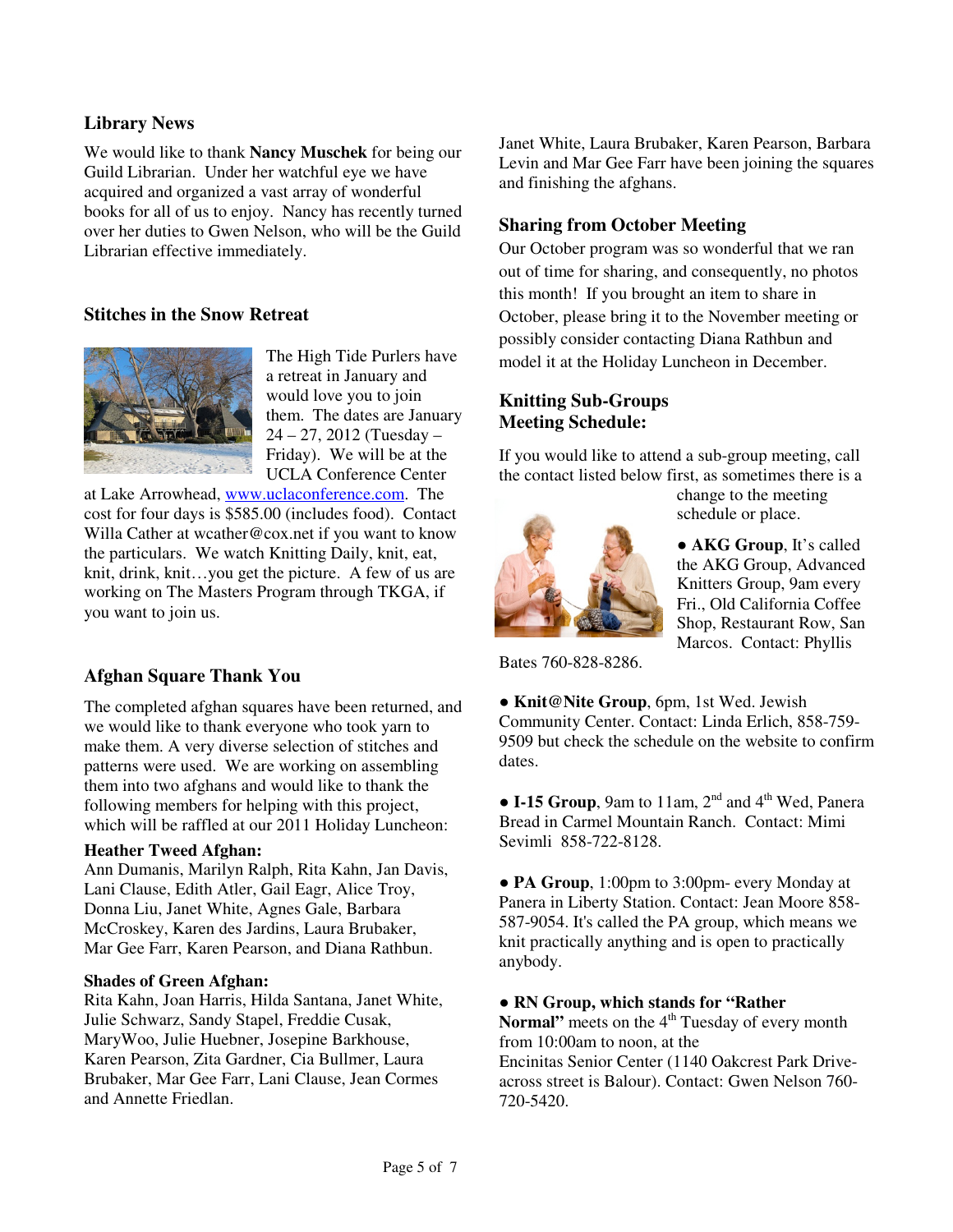# **General Information:**



# **San Diego North Coast Knitting Guild**

Our President is Mar Gee Farr; her e-mail is margee15@cox.net. For a list of Board Members please refer to the Directory. The Web Site address is: www.ncknit.com . The group is open to all knitters, regardless of skill level.

Dues are \$20 annually and expire for all members on January 31.The printable forms are on the website, and are to be mailed with the check to: Kathy Christensen,

Treasurer SD-NCKG, 4625 Los Alamos Way, #D, Oceanside, CA 92057.

# **Contact Information**

### **Newsletter Contact**

Barbara McCroskey bmccroskey@prodigy.net Please send information to her by the  $15<sup>th</sup>$ .

### **Website Contacts**

Linda Erlich – lerlich555@aol.com Mar Gee Farr – margee15@cox.net Barbara Levin – Barbara.Levin@me.com

Owners of local yarn shops are encouraged to check their listings and provide updates to our web masters. We would also like to hear about trunk shows and special guest teachers at your shops. We will put them on the website and/or in the newsletter.

# **Knitting on the Net**

#### ● **Cropped Angora Cardi**

Remember the angora sweater worn by Kate Middleton for her evening bridal party? Here's a copycat pattern from the *Vogue Knitting* website. It's written in bust sizes 34, 38, 42, and 46" and knit on #4 and #6 needles at a gauge of 24 st/4 in.

http://www.vogueknitting.com/fr

ee\_patterns/cropped\_angora\_cardigan.aspx (You'll need to register to access the free patterns. And while you're there, take a look at the extensive list of other free patterns.)

#### ● **Top Down V-Neck**

This Heidi Kirrmaier design is knitted from the top down at a gauge of 16 st=4." It's classic and works for men, women and even teenagers. If you start now, you can finish in time for



Christmas. (Check out the 450+ projects on Ravelry for hints and yarn suggestions.)

http://www.ravelry.com/patterns/library/simplesummer-tweed-top-down-v-neck

#### ● **Turtleneck Bottle Cozy**

From Red Heart, this simple sweater for a special Christmas bottle uses worsted-weight yarn and is knitted flat and seamed. This could be a kid's project because it begins with a rectangle in stockinette and finishes in ribbing. The gauge is 18 st=4". Be sure to check your gauge. The recommended needle size (#5) seems



waaay too small to get this gauge with worsted yarn. http://www.redheart.com/files/patterns/pdf/LW2643.pdf

#### ● **Bendy Bodies**

Knitted with DK-weight yarn, these little (4½") people have pipecleaner skeletons inside the body to allow posing. That means they're not little kids' toys but they do lend themselves to embellishment and a variety of uses.



http://www.ravelry.com/patterns/library/bendy-bodies See many more of Frankie Brown's wonderful designs!